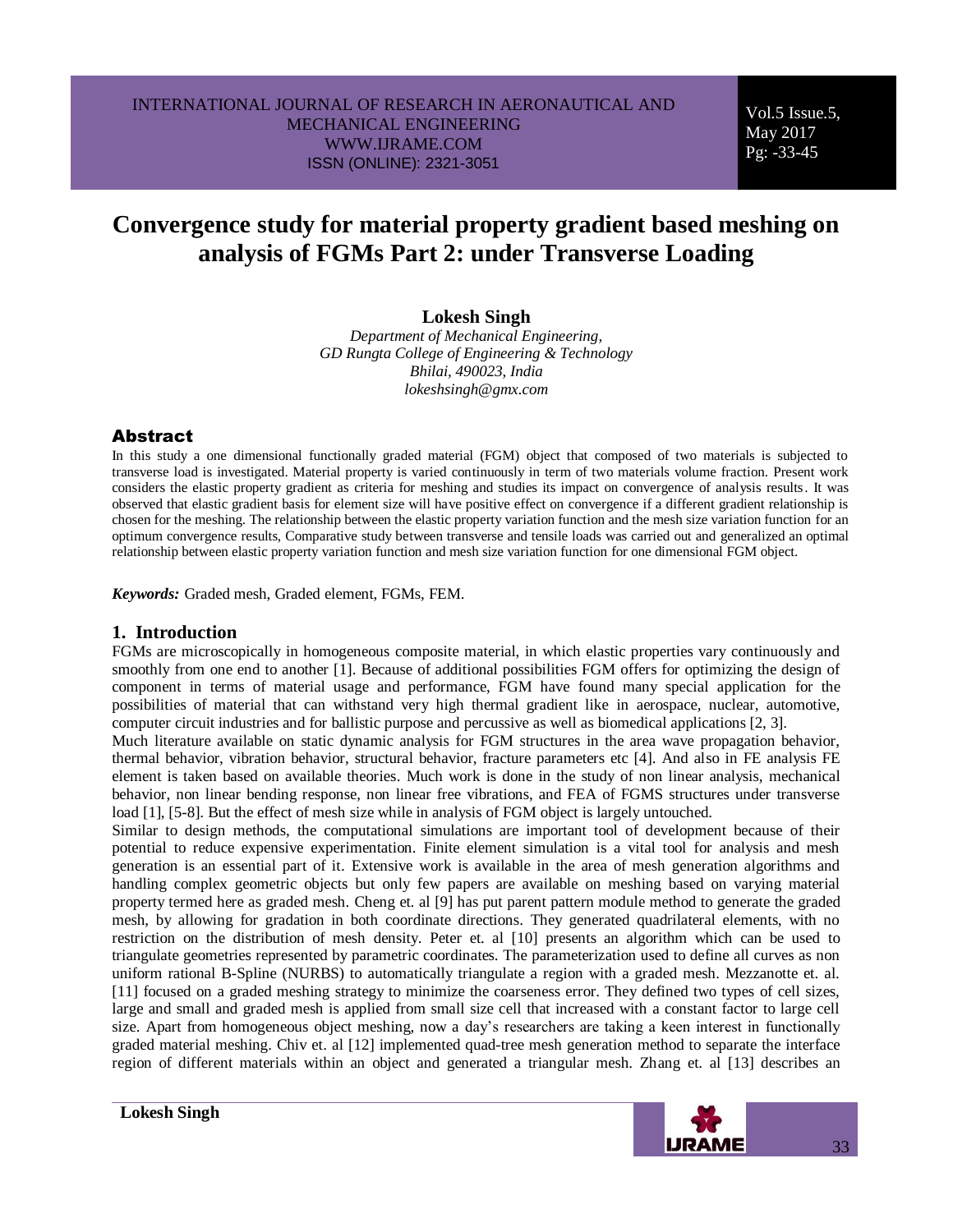Vol.5 Issue.5, May 2017 Pg: -33-45

approach for automatic unstructured tetrahedral and hexahedral meshes of composite domain made up of heterogeneous materials by introducing the notation of a material change edge and minimizer point method for identifying the interface boundary and interface node between different materials. Nicole. et.al [14] separated different component of the cervical spine with a triangulated surface region of the structure and using a multi-block method for mesh generation. Sullivan [15] developed a three dimensional mesh generation method which is well suited for adaptive situations. A template of elements is superimposed upon the boundary of the model and elements that are straddled at the boundary are adapted to conform to the models boundaries. Internal and distinct materials are retained in the final mesh.

FE analysis of heterogeneous object is relatively current topic in research. Pise et. al [16] Simulated static loading of bio-objects like human femur with B-Spline based modeling, meshing and its 3D finite element analysis with material based graded element. Pfeiler et. al [17] employed a direct conversion of CT Hounsfield units to material property (young modulus and poisons ratio) and minimize user interaction for mesh smoothing to produce FEM analysis model. Yang et. al [18] proposed heterogeneous lofting for modeling of a multi-material object and for analysis graded B-Spline finite element solution procedure which gives better convergence magnitude.

Most of the works stop at adopting some criteria or the other related meshing the object. No study is available for checking the effect of these criterions on the analysis of the object. Present work uses material gradient as one of the parameter to create variable mesh and studies its effect on the convergence characteristics of a FEM analysis procedure.

### **2. Materials and Methods**

#### *2.1. Problem Statement*

We start with a very basic and well known one dimensional object example. Let length of object be L, height of the obect is h and the breadth of the object is b. As shown in Figure 1, one end of the object is fixed and transverse load P is applied at another end. The object is composed of two materials, with the elastic properties assumed to be  $E_1$ and  $E_2$  respectively ( $E_2 > E_1$ ). The variation of modulus elasticity  $E(X)$  at a distance X from the fixed end within the beam is govern by a power law function as follows.

$$
E(X) = E_1 + (E_2 - E_1) \left(\frac{X}{L}\right)^n
$$
 (1)

Let 
$$
x = \frac{x}{L}
$$
,  $\gamma_{max} = \frac{E_2}{E_1}$ , &  $\gamma(x) = \frac{E(x)}{E_1}$ 

Where x is termed as non dimensional length and  $\gamma(x)$  as non dimensional modulus of elasticity using non dimensional parameters Eq. 1 reduces to

$$
\gamma(x) = 1 + (\gamma_{\text{max}} - 1)x^{n} \tag{2}
$$

Where n is any real positive number called material variation power. For all simulation it is presumed that the height h, breadth b and load P is 1unit.

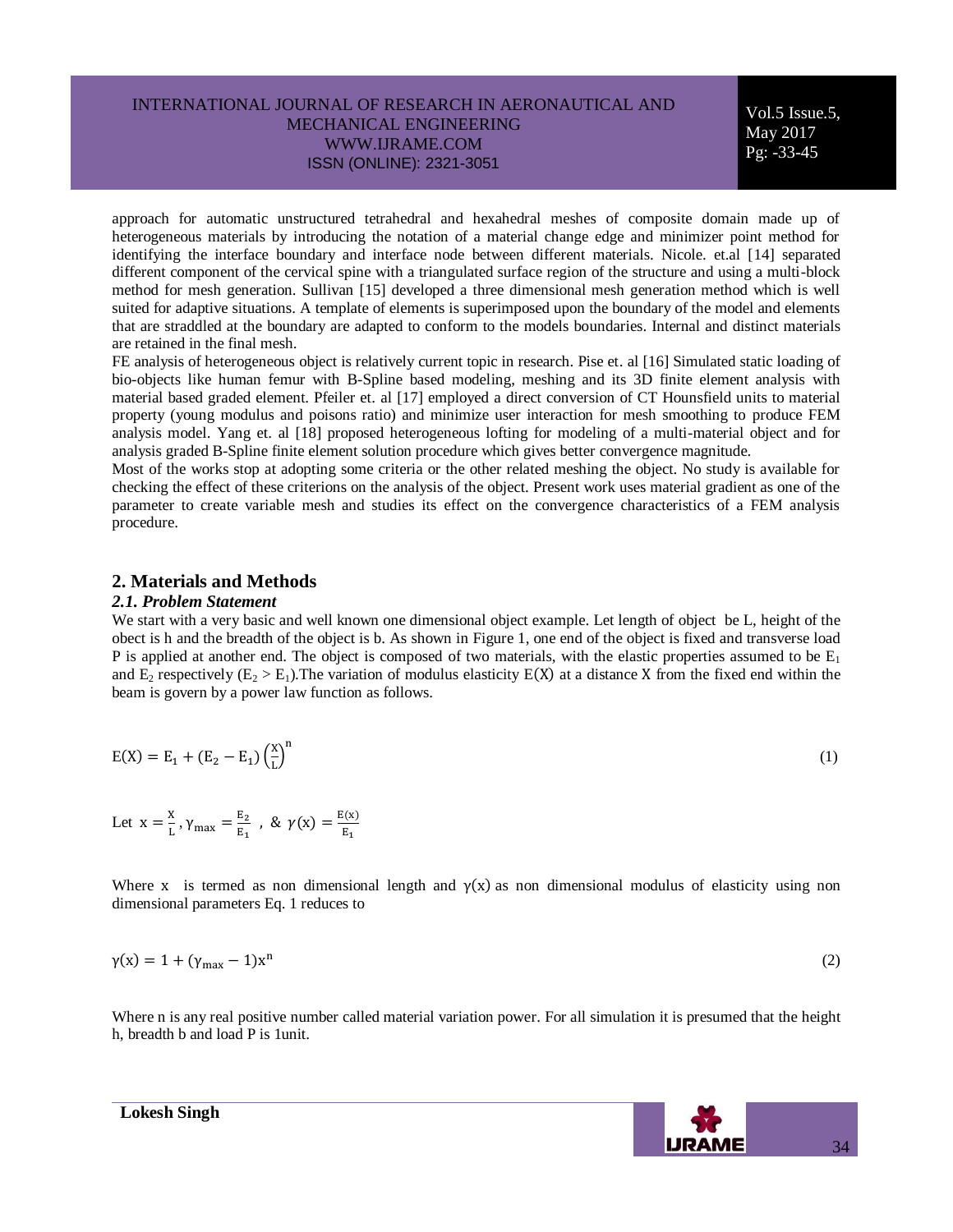

**Figure 1:** The basic configuration

The material property distribution within the longitudinal direction for different values of n is shown in Figure 2.



#### *2.2. Meshing style*

For homogeneous objects, the mesh size is dependent primarily on the geometry of the object. It is presumed that for FGM, the appropriate mesh size is dependent on the material property gradient. The material property considered here is the modulus of elasticity of the object, i.e.  $E(X)$ .

Let the rod be divided into N number of elements for geometric mesh, since the area of cross section is constant, all elements are considered of equal size. Thus the non dimensional length of each element is 1/N. A standard finite element formulation was done and displacement u at the load end of the beam was checked for convergence study.

The second study was done using the material based graded meshing approach as follows. Let the number of elements be N. Now the element size will be determined by equal increment in modulus of elasticity (E) along X direction. Each node will have an increment of  $(E_2 - E_1)/N$ . So the nodes will be placed at the locations of successive increment of  $(E_2 - E_1)/N$  in the value of E. Let the value of E at a node be  $E(X)$ .

.The non dimensional distance corresponding to non dimensional modulus of elasticity can be determined by:

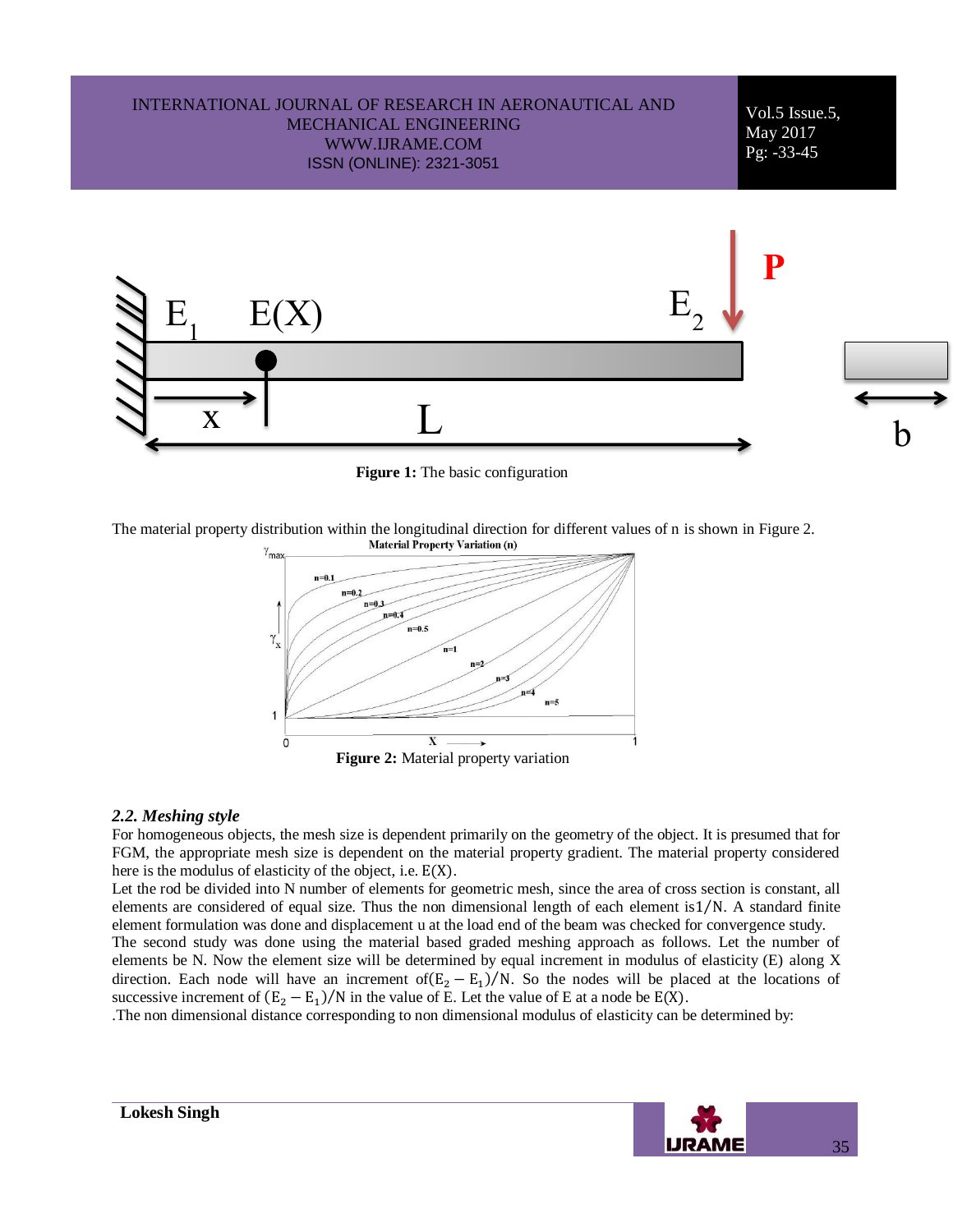Vol.5 Issue.5, May 2017 Pg: -33-45

$$
x=\left(\frac{\gamma(x)-1}{\gamma_{\max}-1}\right)^{\!\!\frac{1}{n}}
$$

(3)

The different element length for different values of n is shown in Figure 3(a) - (b).



**Figure 3:** Location of nodes based on equal variation in E (a) for n=2 and (b) n=1/2

# **3. FE Analysis with Graded Element**

For an object with variable axial parameter, the parameter is E(X) is varying with axial coordinate X. The axial parameter can have different variation forms, while they can formulate in terms of power function in equation 1. Taking equation 1 the stiffness matrix [k]e of element are written as

$$
[k]_e = \int_0^l [B]^T [E(X)][I][B] AdX \tag{4}
$$

Where as in present study the variation in elastic property with an element can be handled as method termed here as graded element where the value of E varying across the element as shown in Figure 4  $\&$  5.

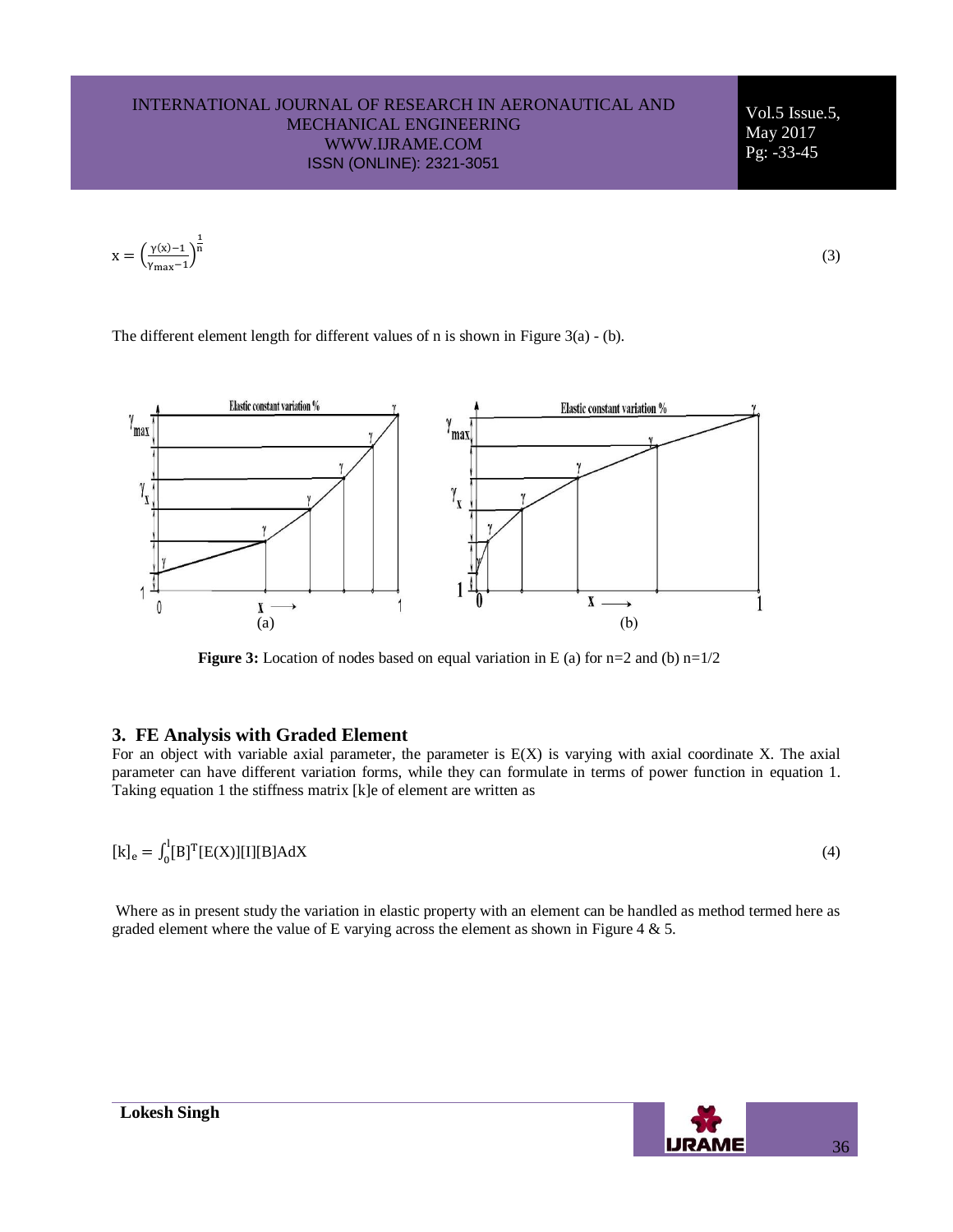

**Figure 4:** Coordinate system of complete object. **Figure 5:** Schematic of element with varying E

Whereas I is the length of element, E is a function of X and elastic property in the element [19] can be written as

 $E = E_i + (E_{i+1} - E_i) \left(\frac{x}{t}\right)$  $\left(\frac{x}{L}\right)^n$  (5) Whereas  $B = \left[\frac{1}{\mu}\right]$  $l^2$  $\mathbf 1$  $rac{2x}{l^3}, \frac{-}{l}$  $\frac{-4}{l} + \frac{6}{l}$  $\frac{6x}{l^2}$ ,  $\frac{6}{l^2}$  $l^2$  $\mathbf{1}$  $rac{2x}{l^3}, \frac{6}{l}$  $l^2$ 2  $\frac{2}{l}$  as strain displacement matrix  $[k]_e = I \mid E_i + (E_{i+1} - E_i)x^n$  $\begin{bmatrix} \frac{1}{\sqrt{2}} \\ \frac{6x}{l^2} \end{bmatrix}$  $\frac{2x}{l^3} - \frac{6}{l^2}$  $\left(\frac{6}{l^2}\right)^2$   $\left(\frac{6}{l}\right)$  $\frac{5x}{l^2} - \frac{4}{l}$  $\frac{4}{l}$  $\left(\frac{1}{l}\right)$  $\frac{2x}{l^3} - \frac{6}{l^2}$  $\frac{6}{l^2}$ )  $-\left(\frac{1}{l}\right)$  $\frac{2x}{l^3} - \frac{6}{l^2}$  $\left(\frac{6}{l^2}\right)^2$   $\left(\frac{6}{l}\right)$  $\frac{6x}{l^2} - \frac{2}{l}$  $\left(\frac{2}{l}\right)\left(\frac{1}{l}\right)$  $\frac{2x}{l^3} - \frac{6}{l^2}$  $\frac{1}{l^2}$  $\left(\frac{6}{7}\right)$  $\frac{6x}{l^2} - \frac{4}{l}$  $\binom{4}{l}$  $\binom{1}{l}$  $\frac{2x}{l^3} - \frac{6}{l^2}$  $\frac{1}{l^2}$  $-({}^{1}$  $\frac{2x}{l^3} - \frac{6}{l^2}$  $\left(\frac{6}{l^2}\right)^2$  $\left(\frac{6}{7}\right)$  $\frac{6x}{l^2} - \frac{2}{l}$  $\binom{2}{l}$  $\binom{1}{l}$  $\frac{2x}{l^3} - \frac{6}{l^2}$  $\frac{1}{l^2}$  $\left(\frac{6}{7}\right)$  $\frac{5x}{l^2} - \frac{4}{l}$  $\left(\frac{4}{l}\right)^2$  $-({\frac{6}{7}}$  $\frac{5x}{l^2} - \frac{4}{l}$  $\binom{4}{l}$  $\binom{1}{l}$  $\frac{2x}{l^3} - \frac{6}{l^2}$  $\frac{1}{l^2}$  $\left(\frac{6}{7}\right)$  $\frac{6x}{l^2} - \frac{2}{l}$  $\left(\frac{2}{l}\right)\left(\frac{6}{l}\right)$  $\frac{6x}{l^2} - \frac{4}{l}$  $\frac{1}{l})$  $-({\frac{6}{7}}$  $\frac{6x}{l^2} - \frac{4}{l}$  $\frac{4}{l}$  $\left(\frac{1}{l}\right)$  $\frac{2x}{l^3} - \frac{6}{l^2}$  $\frac{1}{l^2}$  $\binom{1}{1}$  $\frac{2x}{l^3} - \frac{6}{l^2}$  $\frac{6}{l^2}\big)^2$  $-({\frac{6}{7}}$  $\frac{6x}{l^2} - \frac{2}{l}$  $\binom{2}{l}$  $\binom{1}{l}$  $\frac{2x}{l^3} - \frac{6}{l^2}$  $\frac{1}{l^2}$  $\left(\frac{6}{7}\right)$  $\frac{6x}{l^2} - \frac{2}{l}$  $\left(\frac{2}{l}\right)\left(\frac{6}{l}\right)$  $\frac{6x}{l^2} - \frac{4}{l}$  $\frac{1}{l})$  $-({\frac{6}{7}}$  $\frac{6x}{l^2} - \frac{2}{l}$  $\frac{2}{l}$  $\left(\frac{1}{l}\right)$  $\frac{2x}{l^3} - \frac{6}{l^2}$  $\frac{1}{l^2}$  $\left(\frac{6}{7}\right)$  $\frac{6x}{l^2} - \frac{2}{l}$  $\left(\frac{2}{l}\right)^2$ |<br>|<br>|<br>|<br>| L l 0  $(6)$ 

Elemental equations are assembled to get global properties of structure by using following system equation

$$
\{k\}_e\{\delta\}_e=\{P\}_e
$$

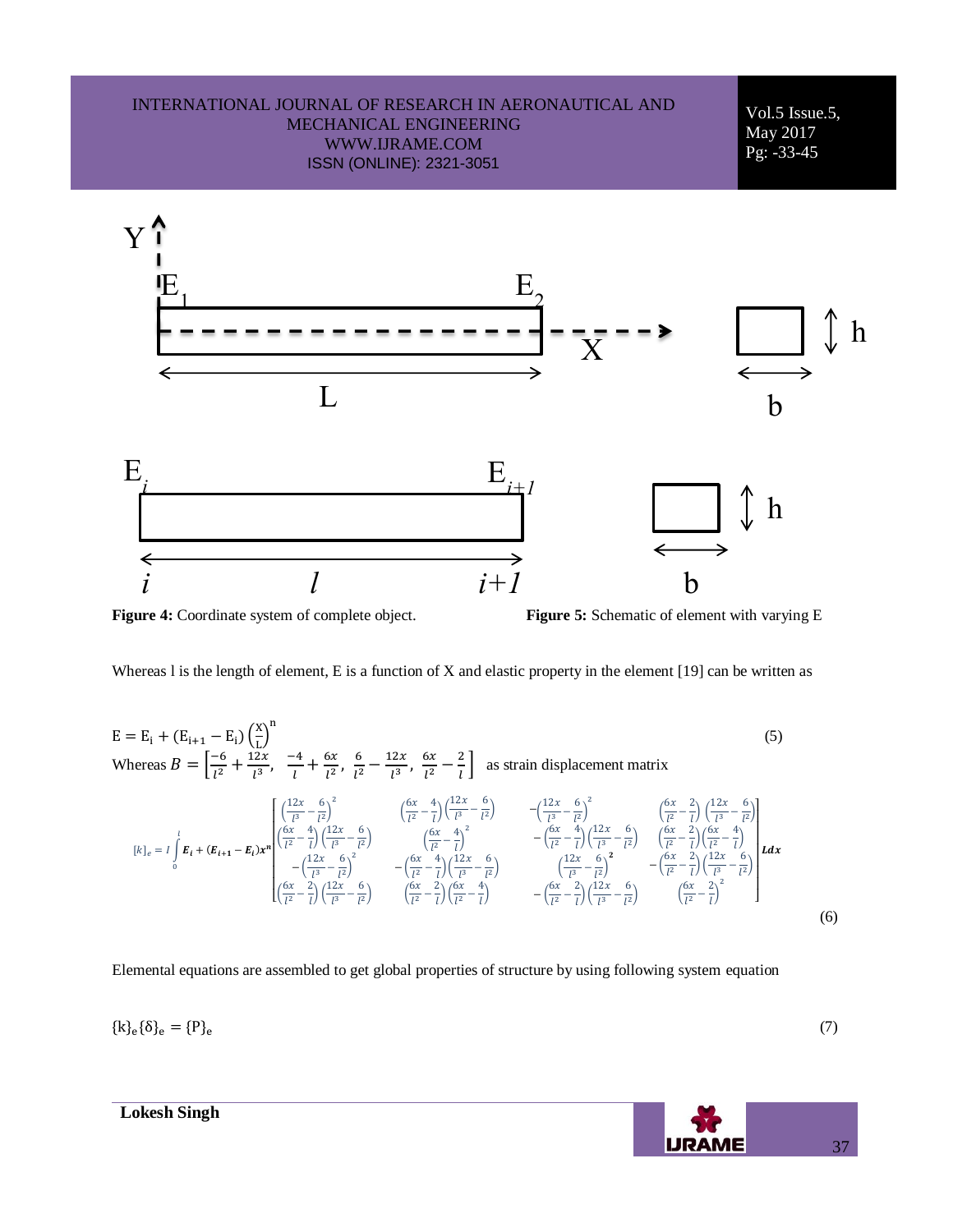Vol.5 Issue.5, May 2017 Pg: -33-45

Where [k]e is element stiffness matrix, {δ}e is nodal displacement vector of the element and {P}e nodal load vector. The global equation can be presented as

 $[K][\delta] = [P]$  (8)

Where  $[K]$  is the global stiffness matrix  $[\delta]$  is the global displacement vector and  $[P]$  is the global load vector

#### *3.1. Closed Form Solution of the Problem*

The closed form solution of the problem can be taken from standard literature [20]. The displacement on the free end for transverse load can be found by the equation 9.

$$
\frac{d^2u}{dx} = \frac{M(X)}{E(X)I} \tag{9}
$$

Whereas  $M(X) = P(X - L)$  is moment

 $I = \frac{bh^3}{40}$  $\frac{\pi}{12}$  is moment of inertia.

Since P, I and L are constant in our case thus the displacement will be

 $u = \int_0^L \int_0^X \frac{P(X-L)}{E(X)}$  $\int_{0}^{\frac{1}{x}} \frac{F(x-y)}{E(x)1} dx$ L  $\bf{0}$ (10)

$$
u = \frac{P}{E_1} \int_0^L \int_0^{\frac{x}{L}} \frac{(xL - L)Ldx}{\gamma(x)I} \tag{11}
$$

equation 11 is solved using the symbolic computation tool available in Matlab for different value of the power n, and value of  $E_1 \& E_2$ . The value of displacement thus obtained will be used to compare convergence results of the FE analysis.

# **4. Comparison of the Convergence Characteristic of 'Material Mesh' Element with Geometric Mesh (Equal Length Element)**

This section compares the convergence characteristic of material mesh and geometrical mesh. In both cases, the element is considered as graded.

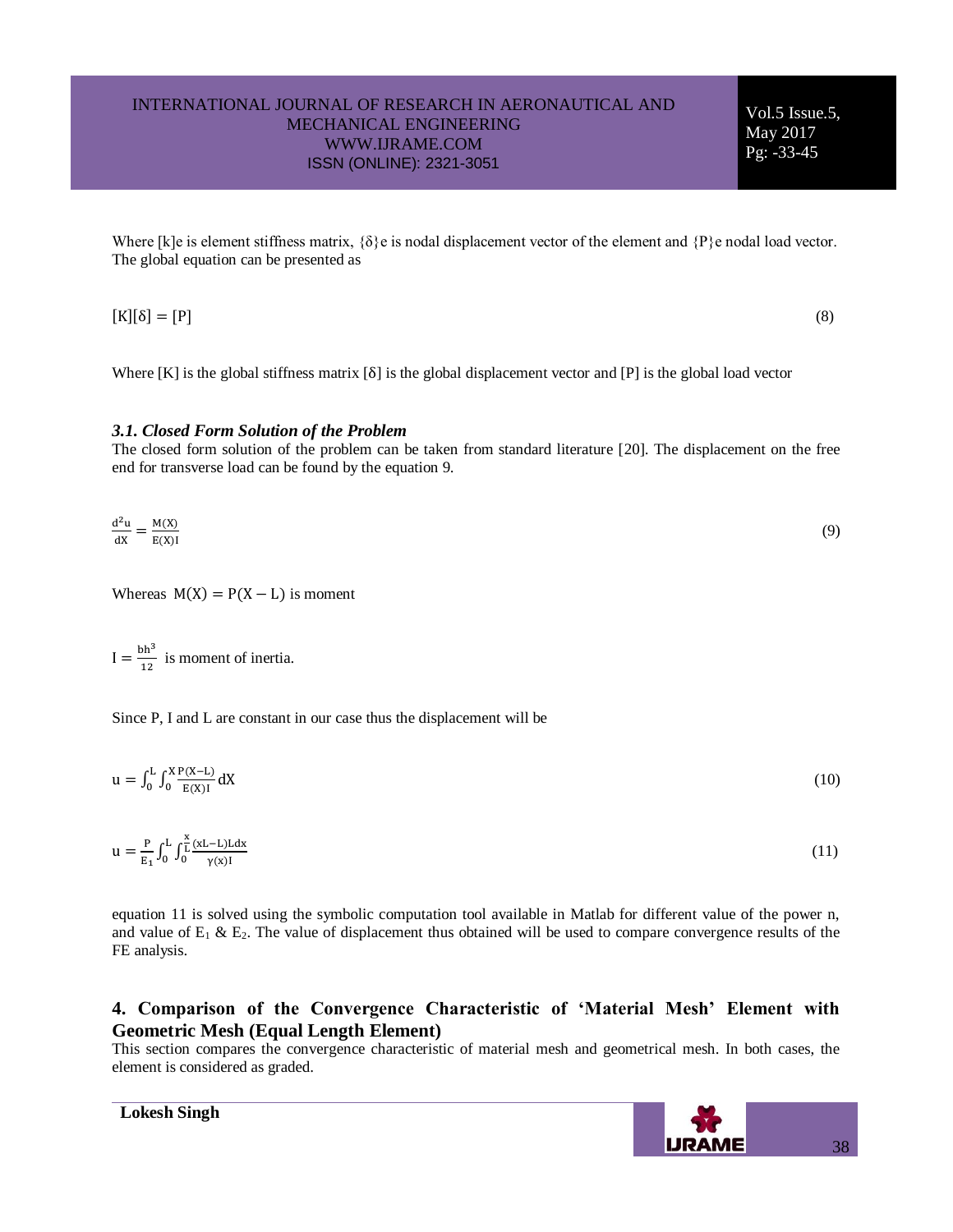Vol.5 Issue.5, May 2017 Pg: -33-45

# 4.1. Convergence comparison for constant  $E_2/E_1$  ( $\gamma_{max}$ ) ratio.

For constant  $\gamma_{\text{max}}$ , the convergence of the FE analysis was studied by varying n. The results for  $\gamma_{\text{max}} = 5$  are shown in Figure 6. It is interesting to note that geometrical mesh is effective for n>1 whereas material mesh was effective for 0<n<1. The reason for this effect can be attributed to the effect of different mesh size and different  $\gamma_{\text{max}}$  values on the convergence. To further analyze the cause, it is considered necessary to see the effect of  $\gamma_{max}$  variation on the convergence characteristics.



**Figure 6:** Displacement results (a) n=0.8. (b) n=0.9. (c) n=2. (d) n=5.

# *4.2. Effect of variation of*

This simulation is similar to that done in Section 4.1, except that value of  $\gamma_{\text{max}}$  is also varied from 1 to 100; material mesh, geometrical mesh and exact solution were compared for different values of n. Some representative results are shown in Figure 7.

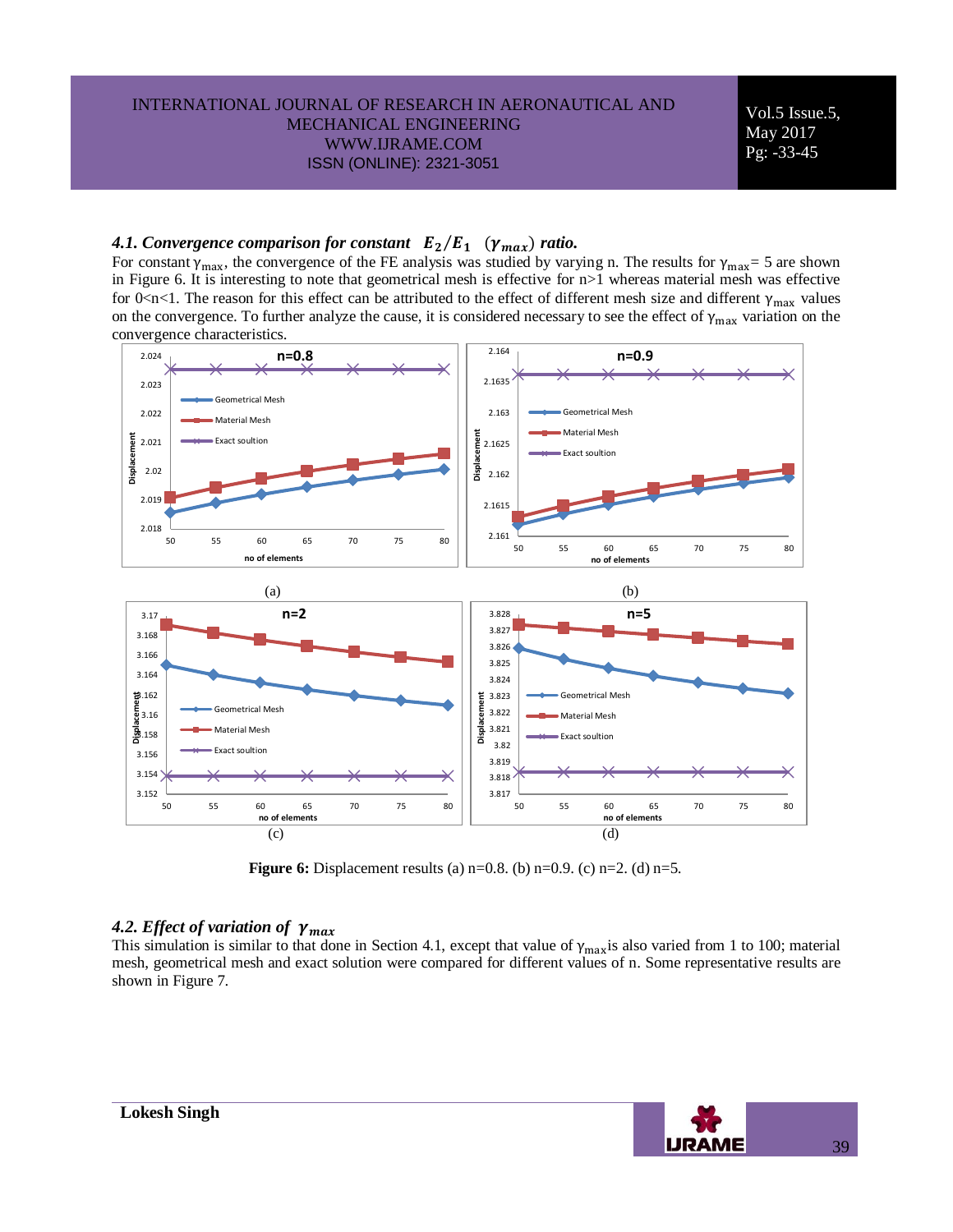Vol.5 Issue.5, May 2017 Pg: -33-45



**Figure 7:** Displacement results for  $\gamma_{\text{max}}$  2 & 5 (a) (b) n=0.8, Displacement results for  $\gamma_{\text{max}}$ 2, & 5 (c) (d) n=5.

It seems that, for different  $\gamma_{max}$  ratios, the results obtained in both cases for  $1 \le n \le 5 \& 0 \le n \le 1$  have the same pattern as given in Section 4.1. This analysis gives us a direction that probably meshing the element with the element with the same power 'n' needs to be revisited.

# **5. Taking Different Power Index for Material Meshing.**

Section 4 also indicate that if we take the material mesh based on the power-law index n for material distribution, the convergence is general may not be optimal. Thus it makes sense to use some other power say 'm' which is in general different from 'n'.

For creating mesh, a power 'm' is used to create material mesh and the results in Figure 8 shows convergence result in between power-law index n versus m for constant  $\gamma_{\text{max}}$ . The value of m for best convergence is taken from the graph and termed as  $m_{opt}$ .

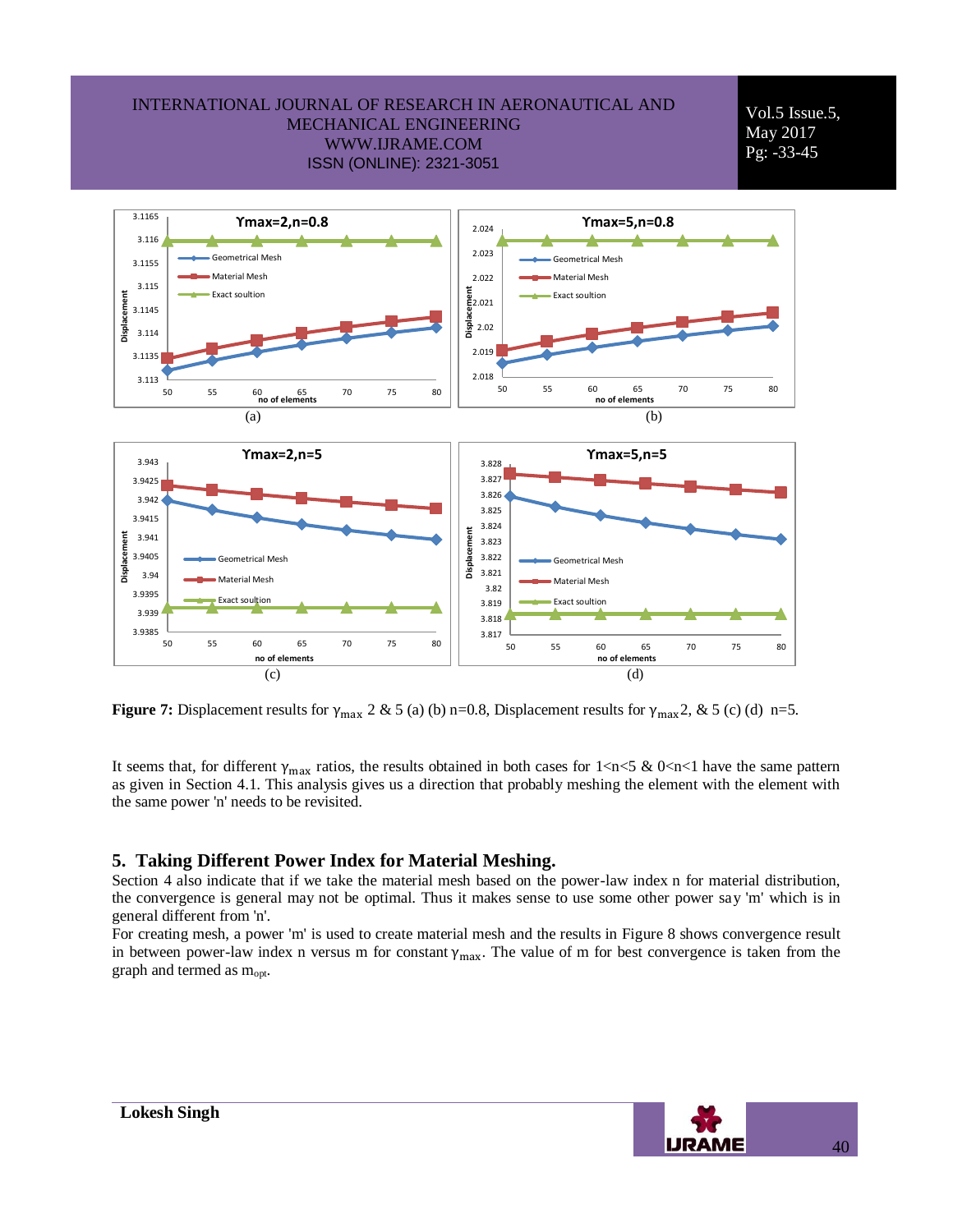Vol.5 Issue.5, May 2017 Pg: -33-45



**Figure 8:** Displacement results for  $\gamma_{\text{max}} = 5$  (a) n=0.8 versus m=0.48, 0.62 & 0.72(b) n=0.9 versus m=0.5, 0.65 & and 0.8.



 **Figure 9:** Actual powers used for defining FGMs *n* versus optimal power used *mopt.*

Figure 9: shows the plot between n and  $m_{opt}$  for  $\gamma_{max}$ =2. This plot is fairly linear and can be expressed as

 $m_{opt} = 0.24n + 0.49$  (12)

Similar numerical study is done for varying  $\gamma_{\text{max}}$  and it is shown in Figure 10.



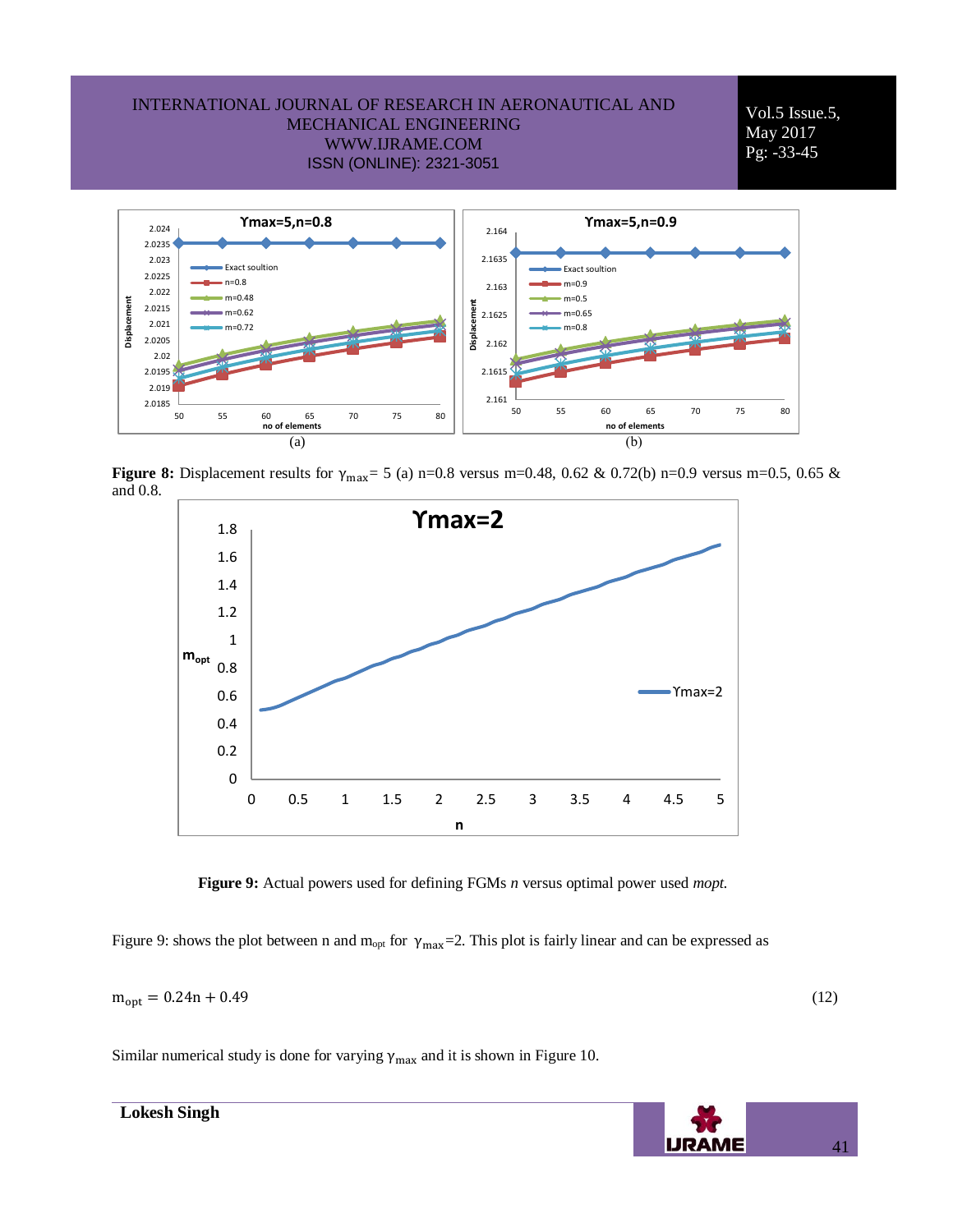Vol.5 Issue.5, May 2017 Pg: -33-45

Figure 10 shows a relationship between n and  $m_{opt}$  for different values of  $\gamma_{max}$ . The nature of the graph is linear for n>1. And becomes non linear for large  $\gamma_{max}$  in the range of 0<n<1 indicates in for higher  $\gamma_{max}$  values



**Figure 10:** Relationship between powers used for defining FGMs (n) versus power used for mesh creation (m) for gradient mesh generation.

#### **6. Results using optimum value of m (mopt) for meshing**

In this section, we implement the meshing based on the power for meshing mopt as explained in Section 4. The result for different values of n and  $\gamma_{\text{max}} = 2$  are shown in Figure 11. All the results indicate that the convergence using material mesh is superior for all the cases. Similar results were optimal for higher volumes of  $\gamma_{max}$  but not shown here because space constraint. It was also shows that the convergence is now not affected by the power n, which is in contrast to Section 4.2 where we have different results  $n < 1$  and  $n > 1$ .

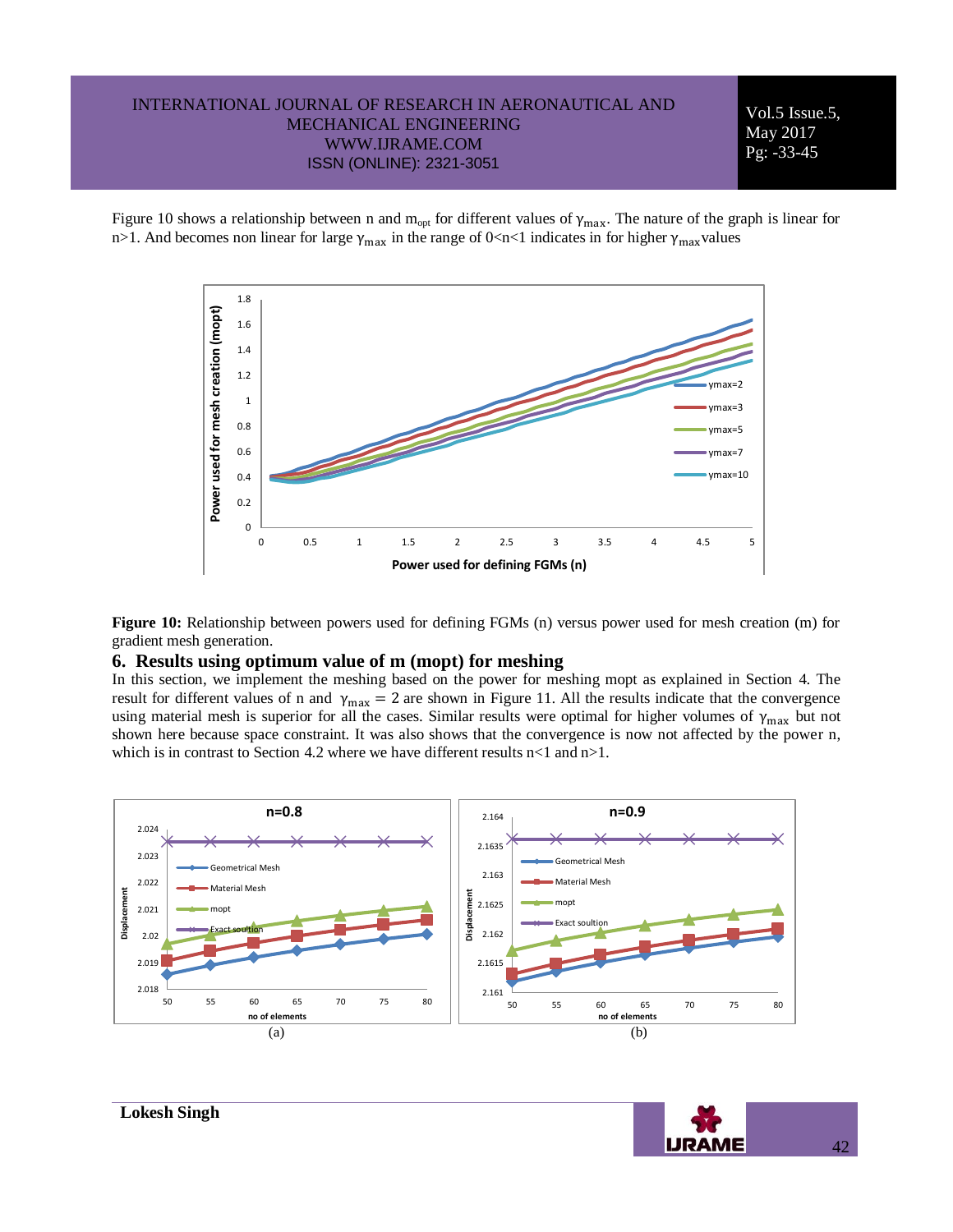

**Figure 11:** Displacement results between geometrical mesh, material based gradient mesh, meshing based on the m  $m_{opt}$  (a) n=0.8 (b) n=0.9 (c) n=2 & (d) n=5.

#### **7. Comparative Study between FGM Object with Transverse and axial Load.**

In section 6 good convergence results obtain using relationship between elastic variation function and mesh size function for one dimensional FGM object in transverse load for varying elastic constant. Author follows same procedure for tensile load and obtains relationship between elastic variation function and mesh size function and compare with transverse load shown in Figure 12.



**Figure 12:** Relationship between powers used for defining FGMs (n) versus power used for mesh creation (m) for gradient mesh generation.(a) tensile load (b) transverse load.

In the case of transverse loading the plot between n and  $m_{opt}$  for  $\gamma_{max}=2$ . This plot is fairly linear and can be expressed as:

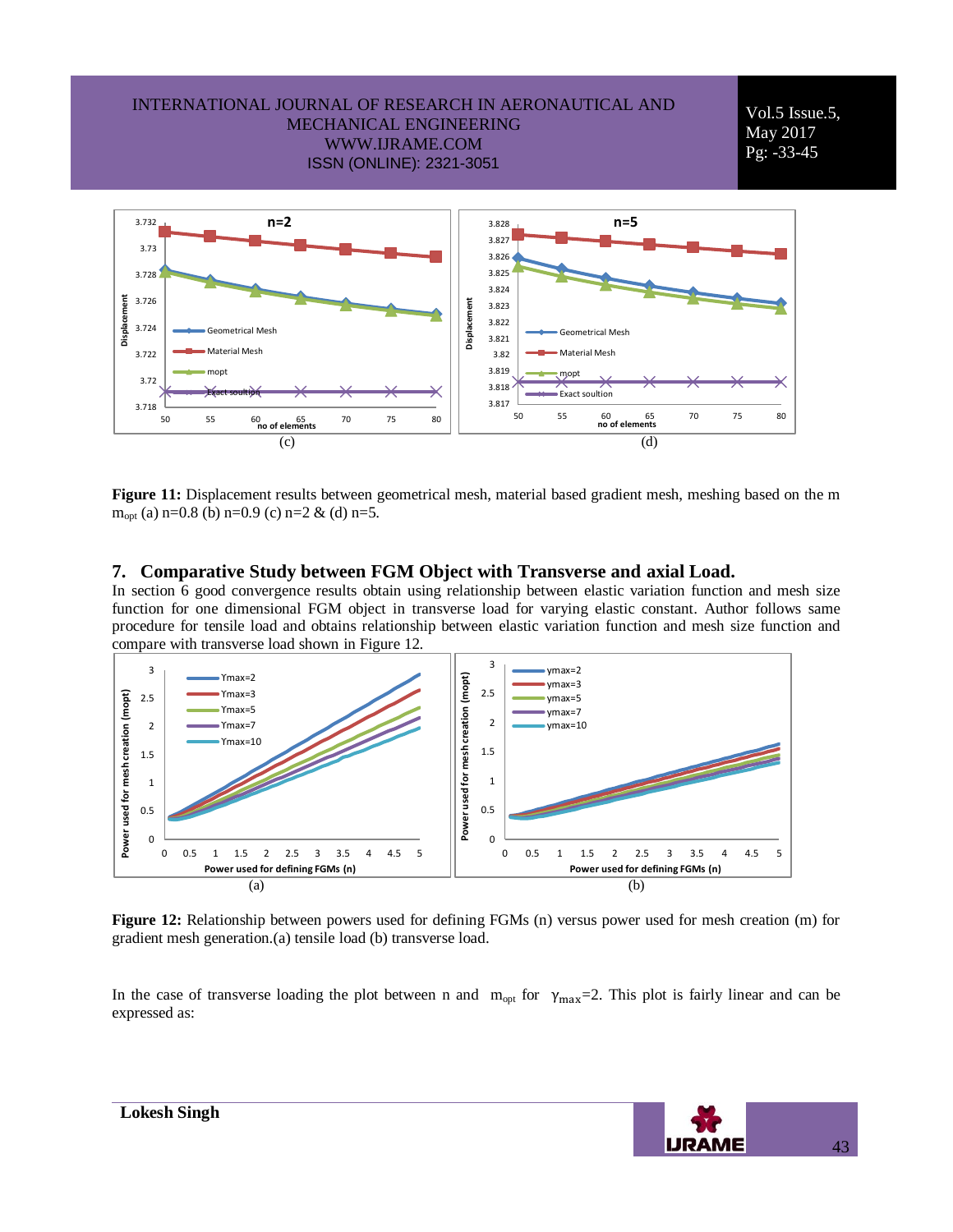$m_{\text{opt}} = \frac{m}{4}$  $\frac{n}{4} + \frac{1}{2}$  $\overline{\mathbf{c}}$ 

Where as in case of tensile loading the plot between n and  $m_{opt}$  for  $\gamma_{max}=2$ . Again this plot is fairly linear and can be expressed as:

$$
m_{opt} = \frac{n}{2} + \frac{1}{3}
$$

While doing a comparison with equation 13  $\&$  14 the nature of equations is linear with different slopes and intersection.

### **8. Discussion**

The goal of this study was to study the effect of the material based meshing on convergence of FE analysis results. Our study clearly indicate the superiors of the material based meshing vis a vis conventional meshing with mopt as a basis for meshing, the number of element for same acceptable error can be reduced to more than 50% in some cases, which is a huge computational advantage. While comparison with same case with tensile, linear function of curved is achieved.

# **9. Conclusion**

Based on the simulation it can be concluded that material based graded element where the element size dependent on the power 'n' that defines material property gives faster convergence most of the cases.

It is also concluded that for material based graded meshing, it is recommended to use mopt for meshing in place of power n.

Though the above study is focused on one dimensional FE meshing can be extended for higher dimensional objects.

# **10. References**

- [1] Hui-Shen Shen, Nonlinear bending response of functionally graded plates subjected to transverse loads and in thermal environments, International journal of mechanical sciences 44(2002) 561-584.
- [2] P. Hosseini Tehrani, M. Talebi, Stress and temperature distribution study in a functionally graded brake disk, International journal of automotive engineering, vol. 2, number 3, July 2012.
- [3] Recep Gunes, Murat Aydin, Elastic response of functionally graded circular plates under a drop weight, Composite Structures 92(2010) 2445-2456.
- [4] Pankaj K. Chauhan, I.A. Khan, Review on analysis of functionally graded material beam type structure, International journal of advanced mechanical engineering, volume 4 number 3(2014), 299-306
- [5] J. Yang, Hui-Shen Shen, Non-linear analysis of functionally graded plates under transverse and in-plane loads, International Journal of non-linear mechanics 38(2003) 467-482.
- [6] Shyang-Ho chi, Yen-Ling Chung, Mechanical behavior of functionally graded material plates under transverse load- Part II: Numerical results, International journal of solids and structures 43(2006) 3675-3691.



(13)

Vol.5 Issue.5, May 2017 Pg: -33-45

(14)